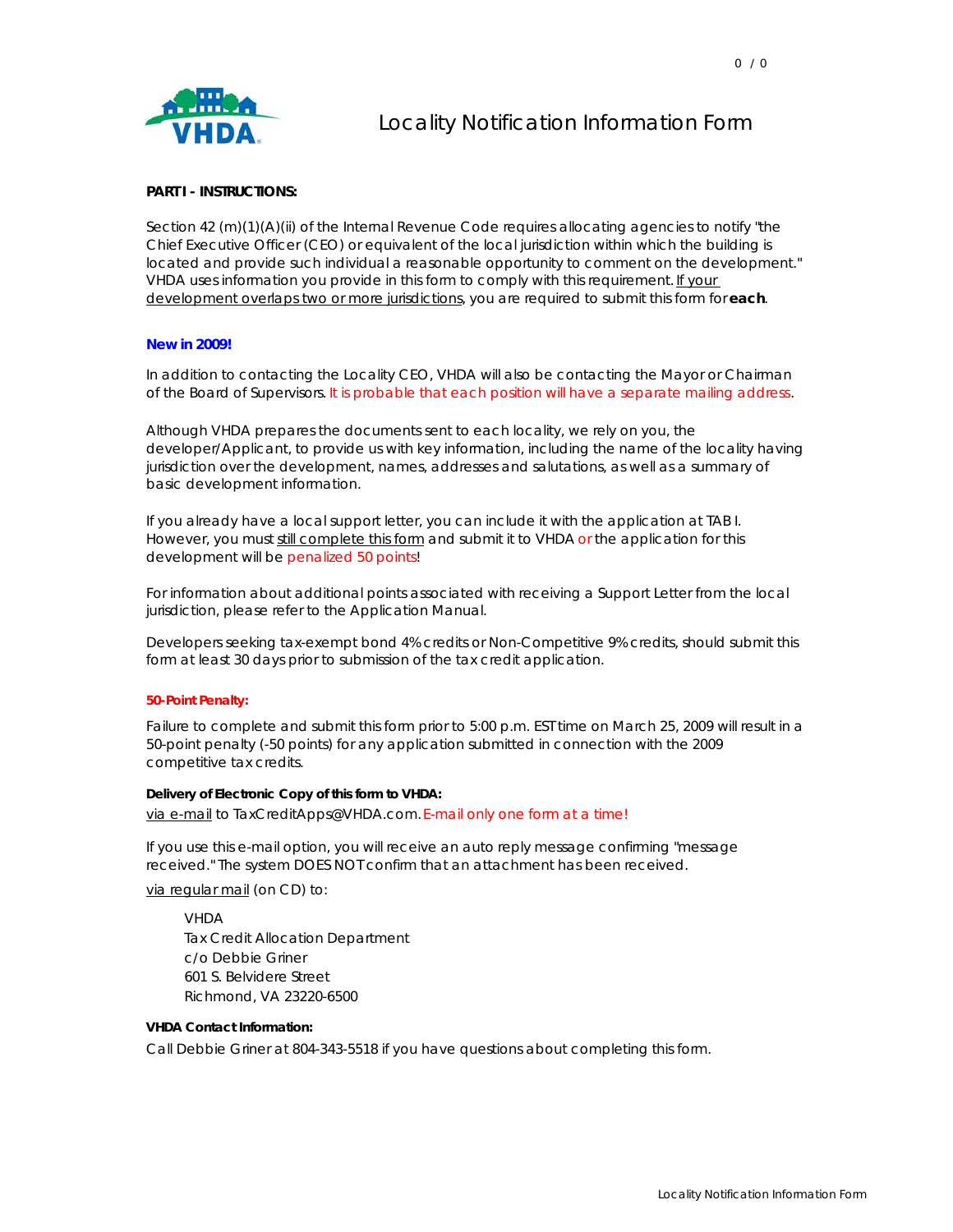## **PART II - CEO & JURISDICTION INFORMATION**

Please read INSTRUCTIONS above carefully before completing the following sections.

# **A. Chief Executive Officer (CEO) Information**

| Name of CEO:                                                 |                                                                                       |                                             |                                                          |                                                                                     |  |  |  |
|--------------------------------------------------------------|---------------------------------------------------------------------------------------|---------------------------------------------|----------------------------------------------------------|-------------------------------------------------------------------------------------|--|--|--|
|                                                              |                                                                                       |                                             |                                                          |                                                                                     |  |  |  |
|                                                              | <b>First Name</b>                                                                     |                                             | Middle Initial                                           | Last Name                                                                           |  |  |  |
|                                                              | This is the full name of the City Manager, Town Manager, County Administrator,        |                                             |                                                          |                                                                                     |  |  |  |
|                                                              |                                                                                       |                                             | Chief Administrative Officer, Executive Officer, etc.    |                                                                                     |  |  |  |
| Job Title:                                                   |                                                                                       |                                             |                                                          |                                                                                     |  |  |  |
|                                                              |                                                                                       |                                             |                                                          | e.g. "City Manager", "Town Manager", "County Administrator", "Executive Officer",   |  |  |  |
|                                                              |                                                                                       | "Chief Administrative Officer", etc.        |                                                          |                                                                                     |  |  |  |
| Local Jurisdiction:                                          |                                                                                       |                                             |                                                          |                                                                                     |  |  |  |
|                                                              |                                                                                       | e.g. "City of", "Town of" or "[             | 1 County"                                                |                                                                                     |  |  |  |
| Mailing Address/P.O. Box:                                    |                                                                                       |                                             |                                                          |                                                                                     |  |  |  |
|                                                              |                                                                                       |                                             |                                                          | This is the mailing address of the CEO and may not always be the same as the        |  |  |  |
|                                                              |                                                                                       |                                             |                                                          | physical address of the courthouse, town hall, municipal building, city hall, etc.  |  |  |  |
|                                                              |                                                                                       |                                             | Please double check the address before entering.         |                                                                                     |  |  |  |
| Suite/Room $#$ (if applicable):                              |                                                                                       |                                             |                                                          |                                                                                     |  |  |  |
| City:                                                        |                                                                                       |                                             |                                                          |                                                                                     |  |  |  |
| State:                                                       |                                                                                       |                                             |                                                          |                                                                                     |  |  |  |
| Zip:                                                         |                                                                                       |                                             |                                                          |                                                                                     |  |  |  |
|                                                              |                                                                                       |                                             |                                                          | This zip code must correspond to the P.O. Box or street address that you are using. |  |  |  |
|                                                              |                                                                                       |                                             |                                                          | Note: Zip codes for P.O. boxes are usually different from the zip codes for the     |  |  |  |
|                                                              | street addresses.                                                                     |                                             |                                                          |                                                                                     |  |  |  |
| Salutation:                                                  |                                                                                       |                                             |                                                          |                                                                                     |  |  |  |
|                                                              |                                                                                       |                                             | e.g. "The Honorable", "Mr.", "Mrs.", "Ms.", "Rev.", etc. |                                                                                     |  |  |  |
|                                                              |                                                                                       |                                             |                                                          |                                                                                     |  |  |  |
| B. Mayor or Chairman of the Board of Supervisors Information |                                                                                       |                                             |                                                          |                                                                                     |  |  |  |
| Name:                                                        |                                                                                       |                                             |                                                          |                                                                                     |  |  |  |
|                                                              |                                                                                       |                                             |                                                          |                                                                                     |  |  |  |
|                                                              | <b>First Name</b>                                                                     |                                             | <b>Middle Initial</b>                                    | Last Name                                                                           |  |  |  |
|                                                              |                                                                                       |                                             |                                                          |                                                                                     |  |  |  |
| Job Title:                                                   |                                                                                       |                                             | "Mayor" or "Chairman of the Board of Supervisors"        |                                                                                     |  |  |  |
|                                                              |                                                                                       |                                             |                                                          |                                                                                     |  |  |  |
| Local Jurisdiction:                                          | $\Omega$                                                                              |                                             |                                                          |                                                                                     |  |  |  |
| Mailing Address/P.O. Box:                                    |                                                                                       |                                             |                                                          |                                                                                     |  |  |  |
|                                                              |                                                                                       |                                             |                                                          | This is the street address for the Admnistrator. May be different from CEO address. |  |  |  |
|                                                              |                                                                                       |                                             | Please double check the address before entering.         |                                                                                     |  |  |  |
| Suite/Room $#$ (if applicable):                              |                                                                                       |                                             |                                                          |                                                                                     |  |  |  |
| City:                                                        | Fairfax                                                                               |                                             |                                                          |                                                                                     |  |  |  |
| State:                                                       | <b>VA</b>                                                                             |                                             |                                                          |                                                                                     |  |  |  |
| Zip:                                                         |                                                                                       |                                             |                                                          |                                                                                     |  |  |  |
|                                                              |                                                                                       |                                             |                                                          | Be sure the zip code you pick up corresponds to the P.O. Box or street address      |  |  |  |
|                                                              | that you are using. Note: Zip codes for P.O. boxes are usually different from the zip |                                             |                                                          |                                                                                     |  |  |  |
|                                                              |                                                                                       | codes for the street addresses.             |                                                          |                                                                                     |  |  |  |
| Salutation:                                                  |                                                                                       |                                             |                                                          |                                                                                     |  |  |  |
|                                                              |                                                                                       | e.g. "The Honorable", "Mr.", "Mrs.", "Ms.", | , "Rev.", etc                                            |                                                                                     |  |  |  |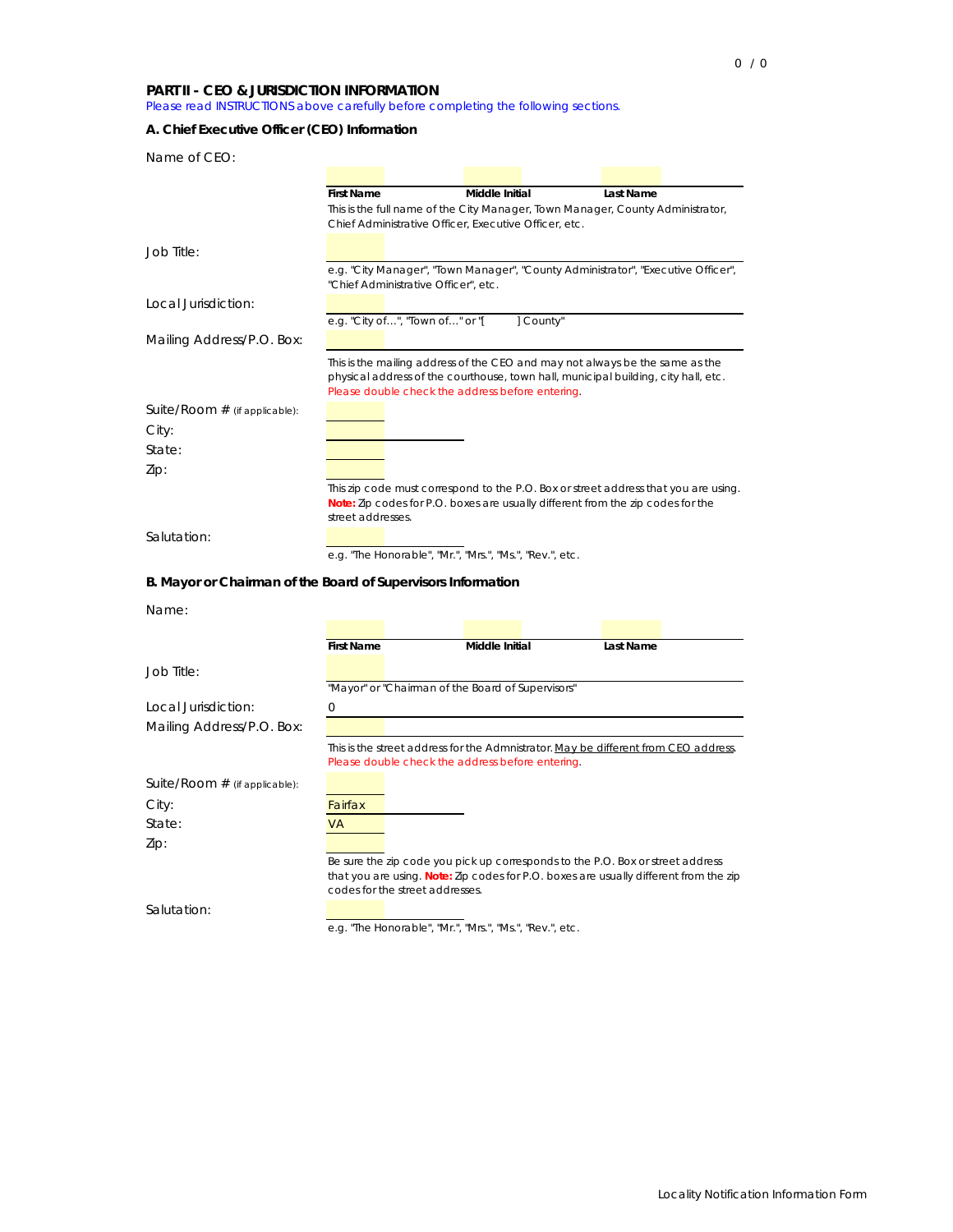### **C. Jurisdiction Detail**

| Circuit Court Clerk's office in which the deed to the property is or will be recorded: |                                                                                                                                        |                                                |                                                        |                                                            |  |  |  |  |
|----------------------------------------------------------------------------------------|----------------------------------------------------------------------------------------------------------------------------------------|------------------------------------------------|--------------------------------------------------------|------------------------------------------------------------|--|--|--|--|
|                                                                                        |                                                                                                                                        |                                                |                                                        | City/County of                                             |  |  |  |  |
| Does the site overlap one or more jurisdictional boundaries?                           |                                                                                                                                        | $\Box$ Yes $\Box$ No                           |                                                        | If yes, add the names of                                   |  |  |  |  |
| the other jurisdiction(s) here:                                                        | Fairfax                                                                                                                                |                                                |                                                        |                                                            |  |  |  |  |
| Development is located in a Metropolitan Statistical Area (MSA)?                       | City/County of                                                                                                                         |                                                | City/County of<br>$\Box$ Yes<br>$\mathbf{I}$           |                                                            |  |  |  |  |
| Development's Census Tract:                                                            |                                                                                                                                        |                                                |                                                        | No                                                         |  |  |  |  |
|                                                                                        |                                                                                                                                        | <b>Census Tract Number</b>                     |                                                        |                                                            |  |  |  |  |
| Is this a Qualified Census Tract?                                                      |                                                                                                                                        |                                                | Yes<br>$\Box$                                          | No                                                         |  |  |  |  |
| Is the development located in a Difficult Development Area?                            |                                                                                                                                        |                                                | Yes                                                    | <b>No</b>                                                  |  |  |  |  |
| Is the development located in a revitalization area?                                   |                                                                                                                                        |                                                | Yes<br>∩ No                                            |                                                            |  |  |  |  |
| <b>Congressional District</b>                                                          |                                                                                                                                        |                                                |                                                        | http://dlsgis.state.va.us/congress/2001PDFs/chap7Tab.pdf   |  |  |  |  |
| <b>Planning District</b>                                                               |                                                                                                                                        | http://www.vapdc.org/aboutpdcs.htm#PDC%20Map   |                                                        |                                                            |  |  |  |  |
| <b>State Senate District</b><br><b>State House District</b>                            |                                                                                                                                        |                                                | http://dlsgis.state.va.us/senate/2001PDFs/Chap2Tab.pdf | http://dlsgis.state.va.us/House/2001HousePDFs/Chap1Tab.pdf |  |  |  |  |
|                                                                                        |                                                                                                                                        |                                                |                                                        |                                                            |  |  |  |  |
| Local Planning/Zoning Contact Info:                                                    |                                                                                                                                        |                                                |                                                        |                                                            |  |  |  |  |
| Best Person to Contact:                                                                |                                                                                                                                        |                                                |                                                        |                                                            |  |  |  |  |
|                                                                                        | This is the person with whom you've previously spoken about the development and<br>whom can answer anticipated questions from the CEO. |                                                |                                                        |                                                            |  |  |  |  |
| Job Title:                                                                             |                                                                                                                                        |                                                |                                                        |                                                            |  |  |  |  |
|                                                                                        | e.g., "Director of Planning", "Planning Administrator", "Zoning Administrator", etc.                                                   |                                                |                                                        |                                                            |  |  |  |  |
| Contact Phone:                                                                         |                                                                                                                                        |                                                |                                                        |                                                            |  |  |  |  |
| PART III - DEVELOPMENT INFORMATION                                                     |                                                                                                                                        |                                                |                                                        |                                                            |  |  |  |  |
|                                                                                        |                                                                                                                                        |                                                |                                                        |                                                            |  |  |  |  |
| Proposed Development Name:                                                             |                                                                                                                                        |                                                |                                                        |                                                            |  |  |  |  |
| Proposed Development Address:                                                          |                                                                                                                                        | This is the marketing name of your development |                                                        |                                                            |  |  |  |  |
|                                                                                        | <b>Street Address</b>                                                                                                                  |                                                | City                                                   | State<br>Zip                                               |  |  |  |  |
| <b>VHDA Tax Credit Pool:</b>                                                           |                                                                                                                                        |                                                |                                                        |                                                            |  |  |  |  |
| In the space below, give a brief description of the proposed development.              |                                                                                                                                        |                                                |                                                        |                                                            |  |  |  |  |
|                                                                                        |                                                                                                                                        |                                                |                                                        |                                                            |  |  |  |  |
|                                                                                        |                                                                                                                                        |                                                |                                                        |                                                            |  |  |  |  |
|                                                                                        |                                                                                                                                        |                                                |                                                        |                                                            |  |  |  |  |
| Development Type: (Family or Elderly)<br>Describe Architectural Style:                 |                                                                                                                                        |                                                |                                                        |                                                            |  |  |  |  |
| Describe Exterior Finish:                                                              |                                                                                                                                        |                                                |                                                        |                                                            |  |  |  |  |
| <b>Describe Community Facilities:</b>                                                  |                                                                                                                                        |                                                |                                                        |                                                            |  |  |  |  |
| 1. Units:                                                                              |                                                                                                                                        |                                                |                                                        |                                                            |  |  |  |  |
| Number of <b>low-income</b> units<br>% Low-Income Units                                | #DIV/0!                                                                                                                                |                                                | # bedrooms                                             |                                                            |  |  |  |  |
| Number of new units                                                                    |                                                                                                                                        |                                                | # bedrooms                                             |                                                            |  |  |  |  |
| Number of adaptive reuse units                                                         |                                                                                                                                        |                                                | # bedrooms                                             |                                                            |  |  |  |  |
| Number of rehabilitation units                                                         |                                                                                                                                        |                                                | # bedrooms                                             |                                                            |  |  |  |  |
| Total number of all units                                                              | $\Omega$                                                                                                                               |                                                | Total $#$ bedrooms                                     | $\Omega$                                                   |  |  |  |  |
| 2. Floor Area:<br>Gross Residential Floor Area                                         |                                                                                                                                        |                                                |                                                        |                                                            |  |  |  |  |
| Commercial Floor Area                                                                  |                                                                                                                                        |                                                |                                                        |                                                            |  |  |  |  |
| Low-Income Floor Area                                                                  |                                                                                                                                        |                                                |                                                        |                                                            |  |  |  |  |
| % Low-Income Unit Floor Area                                                           | #DIV/0!                                                                                                                                |                                                |                                                        |                                                            |  |  |  |  |
| 3. Number/Age of Buildings                                                             |                                                                                                                                        |                                                |                                                        |                                                            |  |  |  |  |
| Number of Buildings<br>Age of Building(s)                                              |                                                                                                                                        |                                                | Number of stories:                                     |                                                            |  |  |  |  |
| 4. Structural Features (check all that apply):                                         |                                                                                                                                        |                                                |                                                        |                                                            |  |  |  |  |
| Row House/Townhouse                                                                    | $\Box$ Garden Apartments                                                                                                               |                                                | Slab on Grade                                          |                                                            |  |  |  |  |
| $\Box$ Detached Single-family                                                          | $\Box$ Detached Two-family                                                                                                             |                                                | Basement                                               |                                                            |  |  |  |  |
| $\Box$ Elevator                                                                        | $\Box$ Crawl Space                                                                                                                     |                                                |                                                        |                                                            |  |  |  |  |
| 5. Building Systems:                                                                   |                                                                                                                                        |                                                |                                                        |                                                            |  |  |  |  |
| Describe Heating/AC System:                                                            |                                                                                                                                        |                                                |                                                        |                                                            |  |  |  |  |